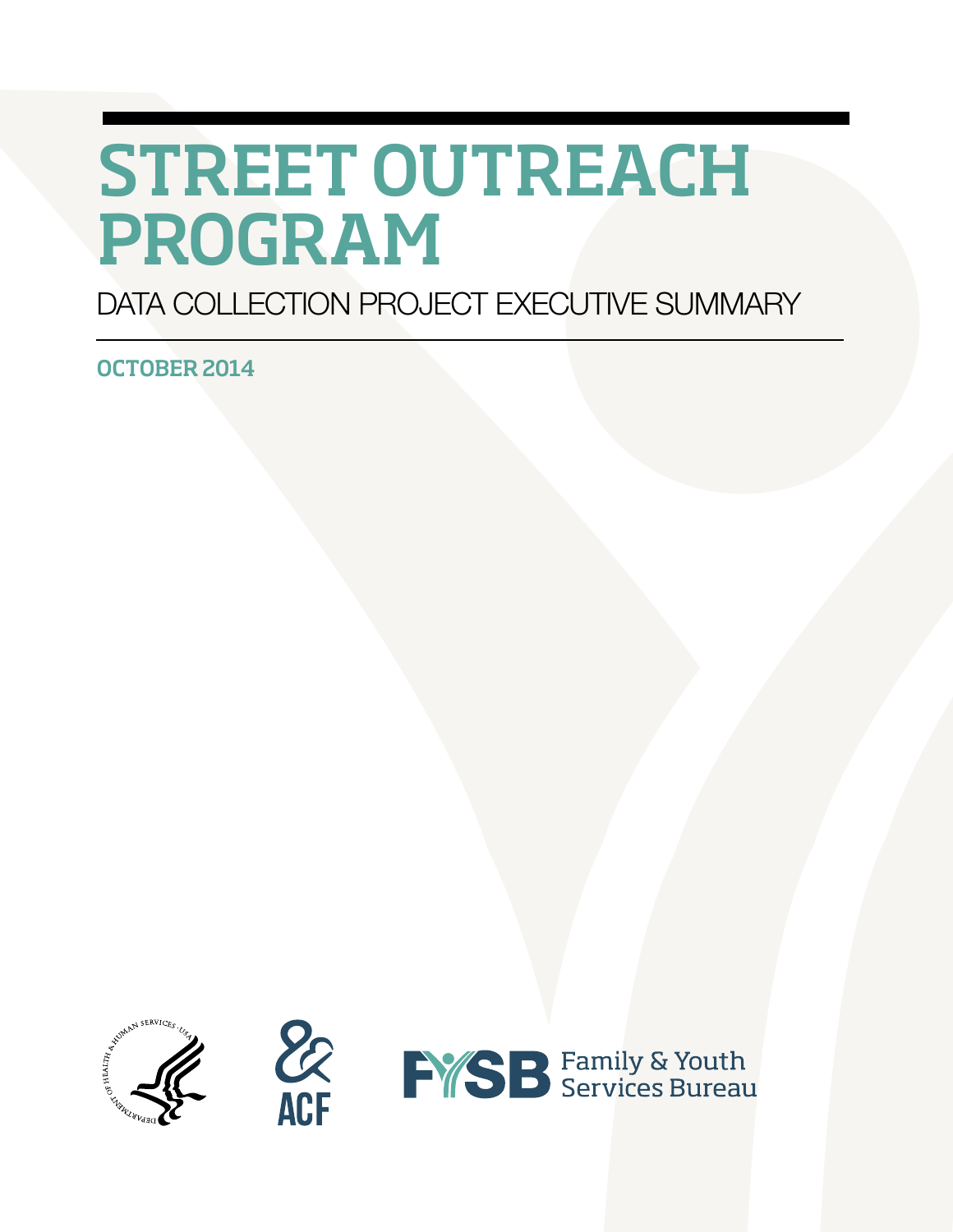#### ACKNOWLEDGEMENTS

This study was conducted by the University of Nebraska-Lincoln under the direction of Dr. Les Whitbeck and his team, which included Melissa Welch Lazoritz, Devan Crawford, and Dane Hautala.

We wish to extend our thanks to all of the agency collaborators:

Bridge Over Troubled Waters, Boston, MA Children's Home Society of Florida, Port St. Lucie, FL LifeWorks, Austin, TX Our Family Services, Tucson, AZ San Diego Youth Services, San Diego, CA Sasha Bruce Youthwork, Washington, DC The Door, New York, NY The Night Ministry, Chicago, IL YouthCare, Seattle, WA Youth Emergency Services, Omaha, NE YouthLink, Minneapolis, MN

We greatly appreciate their partnership, perseverance, and enthusiasm. A special thank you goes to the agencies' project supervisors, who provided structure and sound advice in the field. We'd also like to thank the interviewers who spent many hours setting up appointments, meeting potential participants, interviewing young people, and tracking paperwork. This project was a success because of their hard work and dedication. And our heartfelt gratitude goes to all of the young people who participated in the interviews and focus groups. Without their willingness and candor, this project would not have been possible.

This study was conducted by the University of Nebraska-Lincoln under contract to each of the Street Outreach Program grantees, with original funding to the grantees by the Family and Youth Services Bureau, Administration on Children, Youth and Families, Administration for Children and Families, U.S. Department of Health and Human Services.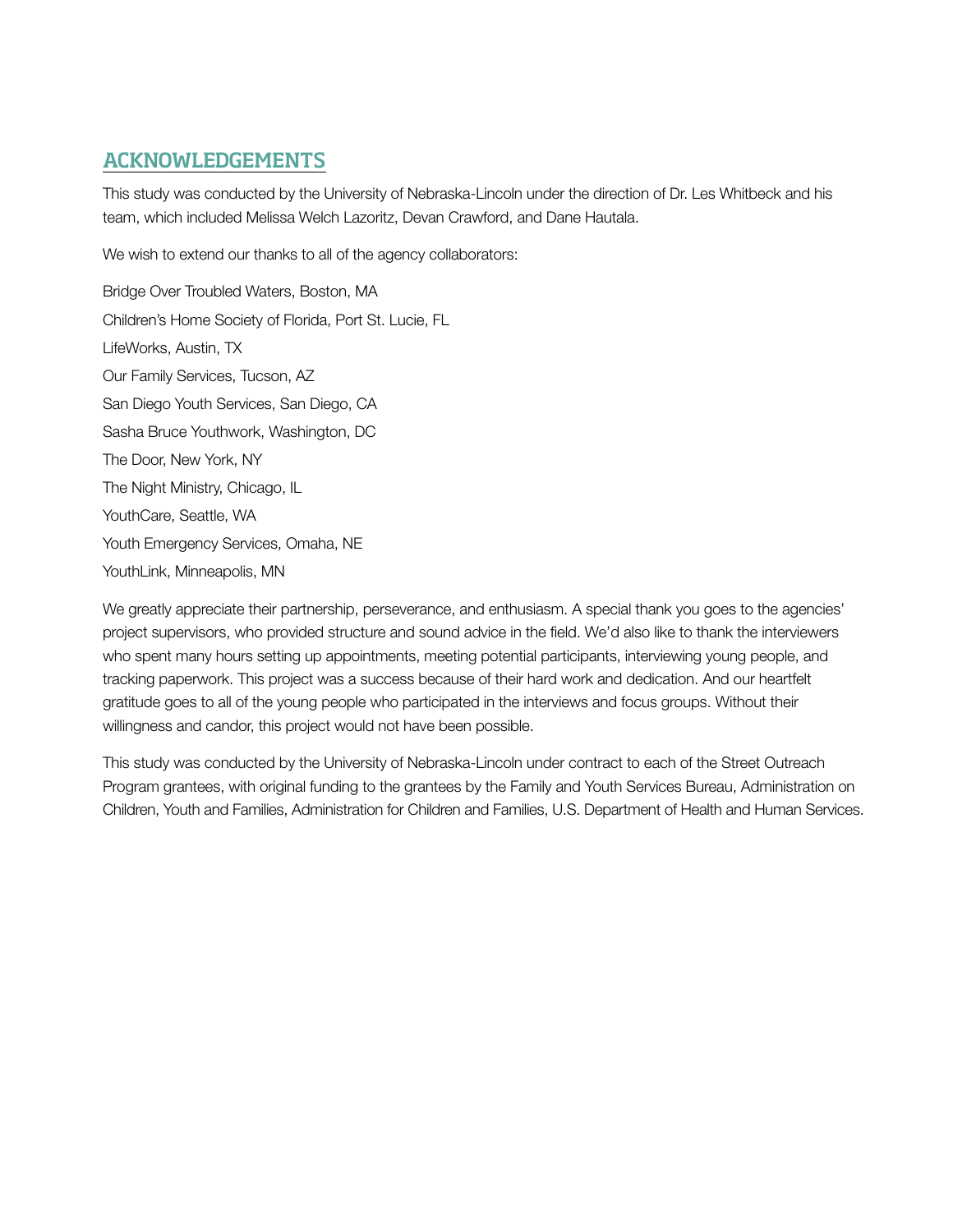## Executive Summary

#### INTRODUCTION

The Street Outreach Program (SOP), administered by the Family and Youth Services Bureau (FYSB), Administration on Children, Youth and Families, provides outreach to runaway and homeless youth on the streets or in areas that increase the risk of sexual exploitation with the goal to help young people get off the streets. To that end, the program promotes efforts by its funded grantees to build relationships between street outreach workers and homeless street youth. Grantees also provide support services that aim to move youth into shelter or stable housing and prepare them for independence. Homeless youth also use SOP drop-in centers to shower, eat a hot meal or obtain food coupons, receive hygiene kits, and/or obtain referrals for medical, dental, mental health, or social services.

The aim of the SOP Data Collection Project was to obtain information on service utilization and needs from a subset of homeless street youth being served by a cohort of SOP grantees funded in fiscal year 2010. The goal was to learn about street youths' needs from their perspective, to better understand which services youth find helpful or not helpful, and to identify alternative services they feel could be useful to them. The SOP Data Collection Project included standardized collection of data from 11 grantees, where data were collected from youth in the format of interviews and focus groups. The respondents included street youth served by FYSB's SOP grantees and street youth who were not currently using services from SOP grantees. The 11 grantee sites were: Austin, TX; Boston, MA; Chicago, IL;



Washington, DC; Minneapolis, MN; New York City, NY; Omaha, NE; Port St. Lucie, FL; San Diego, CA; Seattle, WA; and Tucson, AZ.

This summary provides a portrait of the young people, aged 14–21, experiencing homelessness in areas served by the 11 SOP grantees. Although the sample is not nationally representative, the data provide detailed information about the experiences and service needs of the 656 street youth from around the country who participated in the project. The intent is that data from the project will be used to inform service design to better meet the needs of street youth who obtain and access services through street outreach programs.

#### **METHODS**

From March 2013 through September 2013, 656 young people who were experiencing homelessness between the ages of 14-21 were interviewed for the project. Data were collected from youth via computerassisted personal interviews. The respondents included street youth served by FYSB's SOP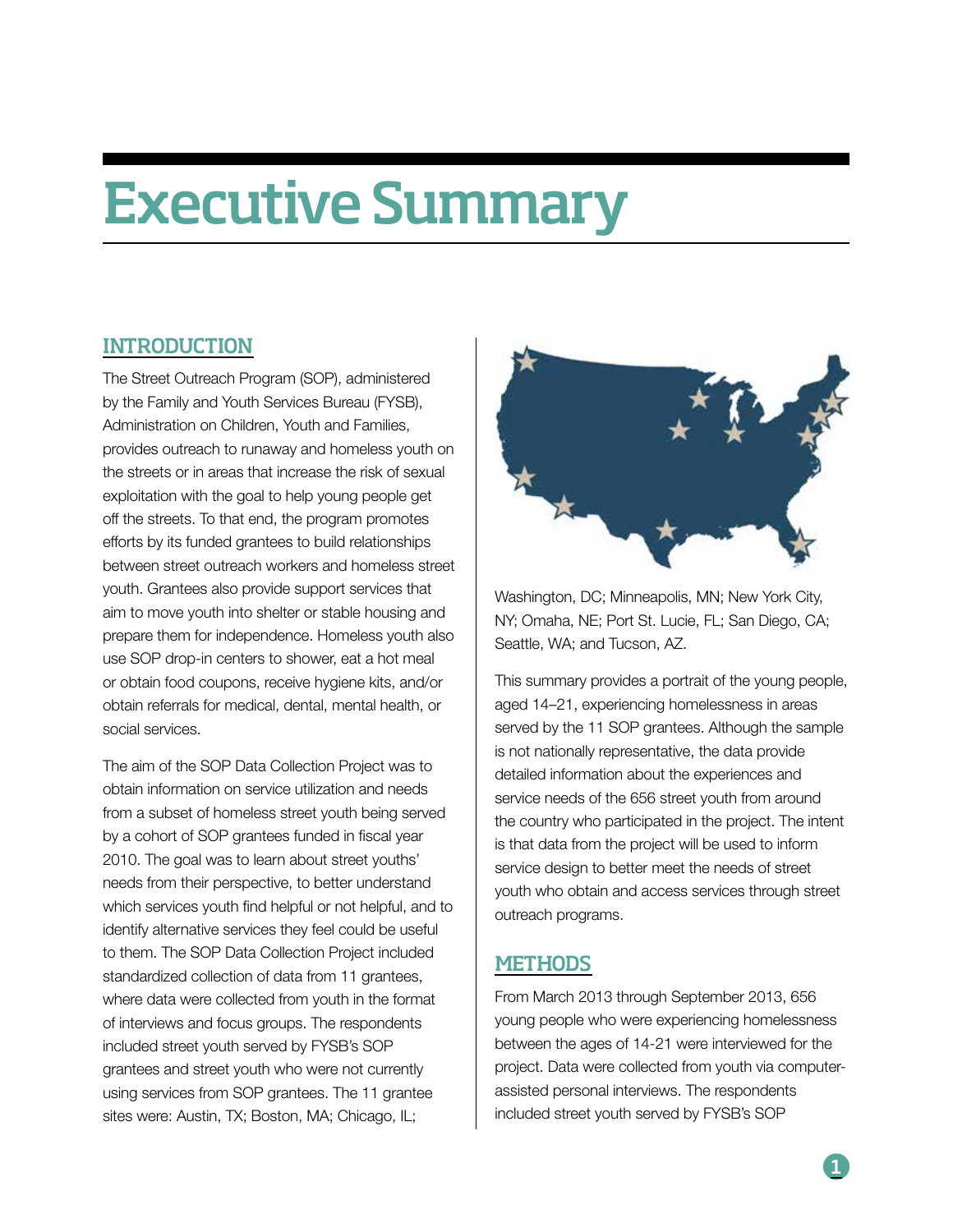grantees and street youth who were not currently using services from SOP grantees. The interview participants were initially recruited using Respondent Driven Sampling (RDS), a methodology used to recruit hard-to-reach groups by taking advantage of intragroup social connections. A variant of chainreferral sampling, RDS uses a dual system of structured incentives that has been shown to reduce the biases generally associated with chain-referral methods.1,2 In most of the data collection sites, RDS was only moderately effective and did not yield as many participants as originally designed. Therefore, 212 interviews were conducted using RDS and 444 through convenience sampling. An additional 217 young people participated in focus groups.

#### KEY FINDINGS

Demographics. Compared with samples from other studies of street youth, the majority of the Data Collection Project sample (69.7%) is slightly older, between 19 and 21 years of age. Two-fifths of the sample (41.1%) identified as Black or African American and one-third (33.3%) identified as White only. Just over 3 percent identified as American Indian or Alaska Native, 0.5 percent as Asian, and 0.2 percent as



Native Hawaiian or Pacific Islander. Just over onefifth of participants (21.7%) identified as being two or more races. Just over one-quarter of the participants (25.7%) identified as being Hispanic or Latino/Latina. The SOP sample was 54.4 percent male, 45.6 percent female, with 6.8 percent identifying as transgender, which is three times the percentage of transgender youth found in a recent national study.3 Consistent with other studies, two-thirds of the sample identified as heterosexual, 20 percent identified as bisexual, 9.9 percent identified as gay or lesbian, and 4.1 percent identified as "something else." More than half of the SOP sample (50.6%) reported having stayed in a foster home or group home. At the time of the interview, 14.2 percent of the respondents reported caring for children and 9.0 percent reported being currently pregnant.

Homelessness Experience. The most highly endorsed reason for becoming homeless the first time was being asked to leave by a parent or caregiver (51.2%), followed by being unable to find a job (24.7%), being physically abused or beaten (23.8%), or problems in the home due to a caretaker's drug or alcohol abuse. Only 29.5 percent of respondents reported they had the option of returning home. On average, respondents had been homeless for a total lifetime rate of 23.4 months and reported first becoming homeless at age 15. While homeless, 78.6 percent slept in an emergency shelter or transitional living program. More than half of respondents slept or rested outside on a street, in a park, or on a bench (51.8%). A little less than half slept or rested in a hotel or motel that was paid for by someone else (45.8%) or that they paid for themselves (40.9%). Less than half (40.3%) slept or rested in a car, and 33.1 percent slept or rested in a bus station, airport, subway

1 Heckathorn, D. D. (2002). Respondent-driven sampling II: Deriving valid population estimates from chain-referral samples of hidden populations. *Social Problems*, 49, 11-34.

2 Heckathorn, D. D., Semaan, S., Broadhead, R. S., & Hughes, J. J. (2002). Extensions of respondent-driven sampling: A new approach to the study of injection drug users aged 18-25. *AIDS and Behavior*, 6, 55-67.

3 Durso L.E. & Gates, G.J. (2012). *Serving Our Youth: Findings from a National Survey of Service Providers Working with Lesbian, Gay, Bisexual, and Transgender Youth Who are Homeless or At Risk of Becoming Homeless.* Los Angeles: The Williams Institute with True Colors Fund and The Palette Fund.

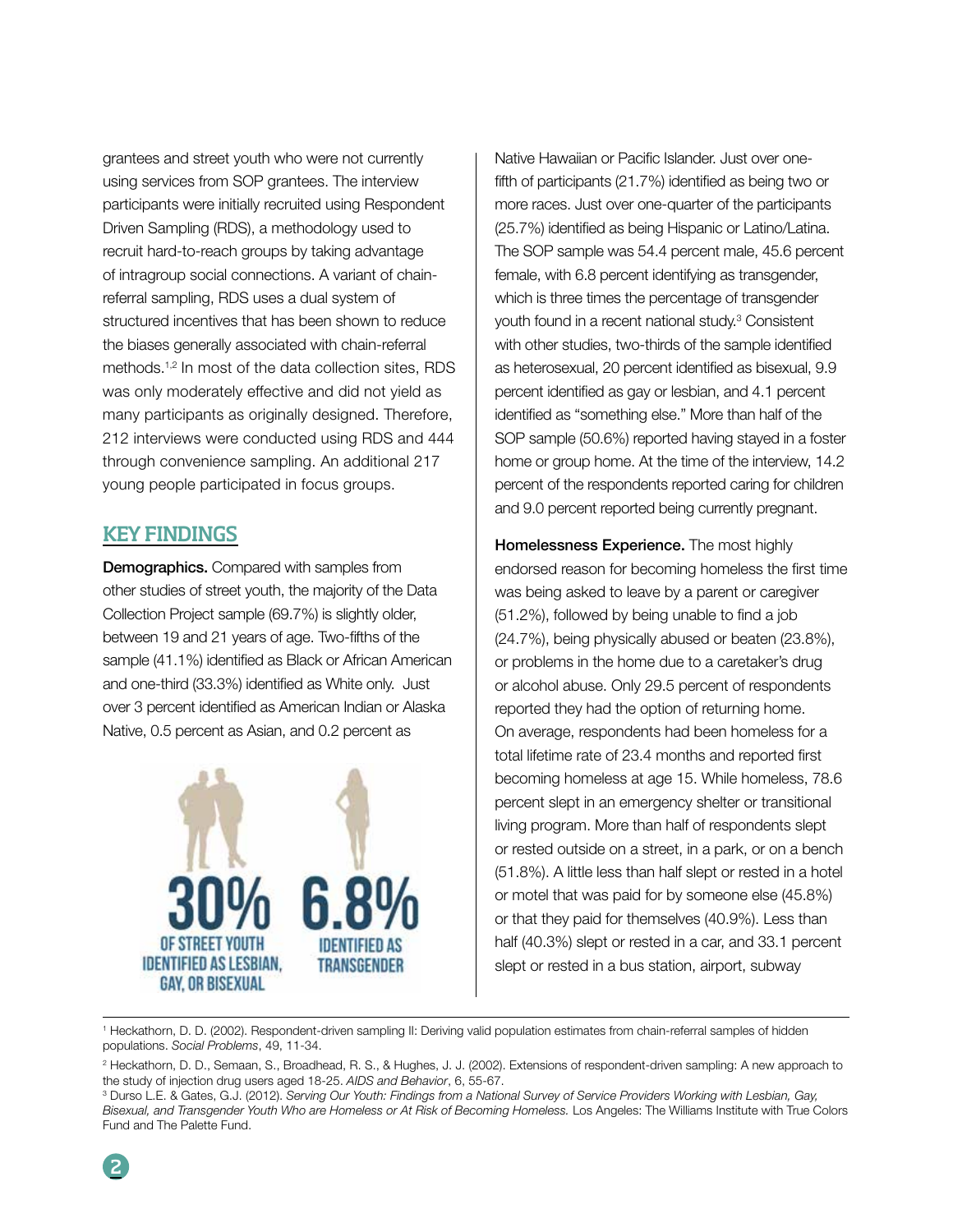station, or train station. A small proportion of respondents slept in other locations, like homeless camps and businesses.



Sexual Health. Almost one-quarter of participants (24.1%) said that they had "agreed to be sexual" with someone in exchange for money, and 27.5 percent had "agreed to be sexual" with someone in exchange for a place to spend the night. One-fifth (20.3%) of the participants reported having a sexually transmitted infection at some point in their lives. Of those who were sexually active, 29.8 percent reported using a condom "all of the time" during the past year when they had vaginal sex, and 39.3 percent reported using a condom "all of the time" during the past year when they had anal sex. Lifetime pregnancy rates were 46.5 percent for females and 25.8 percent for males (impregnating a female). Slightly more than 14 percent of males were unsure if someone had been pregnant with their child.

Victimization. Victimization while homeless was a common occurrence—14.5 percent of respondents had been sexually assaulted or raped, 32.3 percent had been beaten up, 18.3 percent had been assaulted with a weapon, 40.5 percent had been threatened with a weapon, and 40.8 percent had been robbed. Almost two-thirds (60.8%) had experienced at least one of these types of victimization. For every additional month spent homeless, the likelihood of being victimized while homeless increased by 3 percent. Lesbian, gay, bisexual, and transgender (LGBT) youth and youth who had formerly been in foster care reported higher levels of victimization both prior to and after becoming homeless compared with the rest of the sample.



Emotional and Behavioral Health. Over half of the youth (61.8%) reported struggling with depression and were at risk for experiencing clinical levels of depression. Consistent with their victimization histories, 71.7 percent of respondents reported experiencing major trauma, such as physical and sexual abuse and witnessing or being a victim of violence, at some point in their lives, with 79.5 percent reporting they had experienced symptoms of posttraumatic stress for more than one month. Rates of substance use for the previous 12 months by the study sample were consistent with those found in other homeless youth studies. Consistent with other studies of homeless youth, almost three-quarters of participants (73.2%) reported use of alcohol, 64.6 percent reported use of marijuana, and 37.5 percent reported use of hard drugs (intravenous drugs, inhalants, cocaine, and methamphetamine) in the previous 12 months. Rates were lower for past month use at 59.1 percent for alcohol, 55.1 percent for marijuana, and 13.2 percent for hard drugs.

Street youth also reported having strengths and resources. Eighty-three percent of the sample reported having healthy self-esteem. Additionally, study participants said that there are a number of people in their lives they can turn to for support (e.g., money, food, and a place to stay). Those individuals most likely to give the youth aid without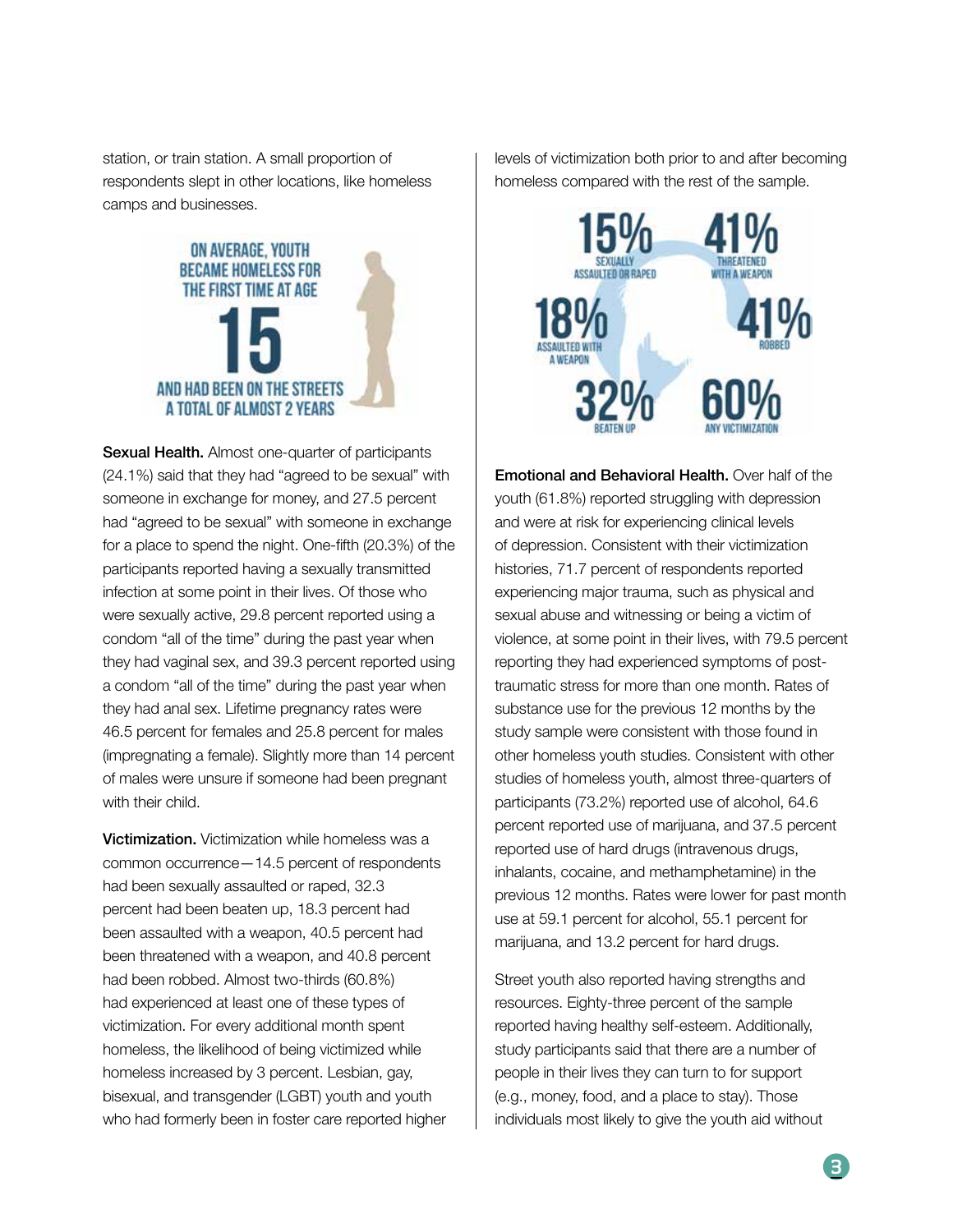

asking for anything in return were a parent, other kin, and friends. And just under half the youth (45.4%) indicated they currently had a romantic partner.

Service Needs. The types of service needs youth identified focused on meeting basic needs––access and challenges related to safe shelter (55.3%), education (54.6%), and employment (71.3%)––and basic supports like transportation (66.6%), clothing (60.4%), and laundry facilities (54.0%). When asked about things that may have prevented them from accessing shelter, 52.6 percent of participants said that they were unable to access a shelter because it was full, 51.8 percent didn't know where to go, and 42.6 percent didn't have transportation to shelter. Focus group participants discussed the need for more flexible shelter policies related to age restrictions, better training for shelter and drop-in center staff around being more welcoming and engaging to youth, characteristics of desirable and helpful staff, and help navigating bureaucracy related to obtaining personal records and proof of identity.

#### RECOMMENDATIONS

The SOP Data Collection Project furthers our understanding that homeless youth are a very diverse group and, as such, require an array of services and supports that can be tailored to their individual needs. A number of key findings from the SOP study have practice and research implications.

Unlike other social services in the United States (e.g., child welfare, mental health, substance abuse), efforts focused on serving homeless youth do not have a coordinated system of care. Instead, there are individual providers around the country who procure federal, state, local, and nonprofit funds to operate. Better coordination among homeless youth and other social service providers can strengthen efforts to better serve the homeless youth population. Interagency cooperation could be augmented by linkages between community nonprofit and local government agencies that service the same youth (e.g., child welfare, mental health, and juvenile justice). Bringing together stakeholders from all parts of the youth-serving community can help build the needed continuum of care––prevention, early intervention, longer-term services, and aftercare––for homeless youth. Consolidating resources and forging service alliances among these stakeholders can further develop a homeless youth continuum of care that includes coordinated screening, assessment, intake, referral, and data systems.

#### PRACTICE IMPLICATIONS

Street outreach programs serve a vital role in a coordinated system of services for all homeless youth. Recommendations specific to SOPs are discussed below.

Need for More Shelter. There appears to be too few emergency shelter programs available to meet the existing need. A larger investment is required to prevent youth from sleeping on the streets. More flexibility in shelter response would allow access to youth who have been turned away because they've reached the maximum stay or exceeded age restrictions. Communities may also want to consider innovative alternatives to emergency shelter, such as host homes. A larger investment is also needed to reunify youth with their families, when possible. Family reunification can not only help to end a current episode of homelessness, but also prevent future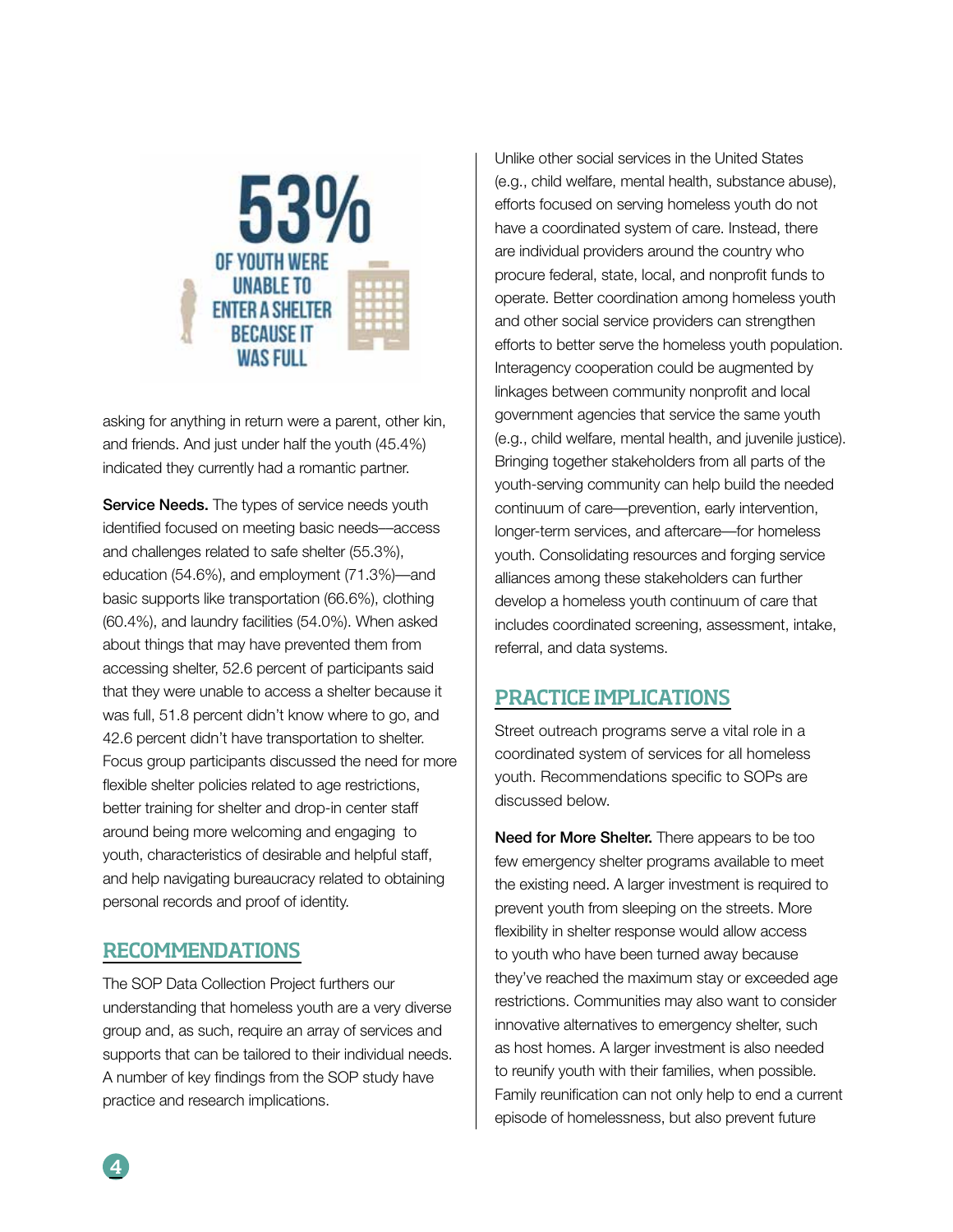homelessness by addressing the reasons why a youth left home. Because emotionally connecting youth to their families has been found to positively impact youth outcomes, efforts should be made to emotionally connect youth to family even if physical reunification isn't possible.

Intensive Case Management. Street outreach programs serve a vital role in a coordinated system of services for all homeless youth. SOP services are limited and focused on getting youth off the streets and providing some basic living essentials and service referrals. In addition to SOPs, street youth may also use drop-in centers and emergency shelters. All of these programs provide opportunities to further engage street youth in needed services. Intensive case management includes careful assessment and treatment planning, linkage to a full range of needed community services, crisis counseling, flexible use of funds to support youth, small caseloads, and open-ended service provision. A focus on screening and assessment should include careful matching to services, and tracking youths' progress. All youth experiencing homelessness are not the same. The finding that a large percentage of the youth in the SOP study sample is LGBT and that they experience barriers to services suggests more efforts are needed to better serve these youth. Screening, assessment, and monitoring of risk and protective factors are crucial to understanding their needs, matching those needs to culturally appropriate interventions, and monitoring progress over time.

#### Targeted Supportive Services and Interventions.

The elevated rates of substance abuse, mental health problems, and exposure to trauma experienced by the participants in the SOP Data Collection Project prior to becoming homeless suggest more intensive interventions and supports to help youth reach developmental milestones. Most homeless youth have significant experience with trauma. As seen with the study sample and with LGBT youth in particular, traumatic experiences can include multiple types

of abuse, neglect, and exposure to violence prior to and after becoming homeless. It is essential that intervention strategies are trauma-informed in all aspects of how they approach and support young people to facilitate healing. Youth also need programs that can help them thrive. Additional barriers identified by LGBT study youth included lack of LGBT-friendly policies and staff. Services and programs will need to be especially sensitive to LGBT and other special populations, like foster care and pregnant and parenting youth, who are overrepresented in the homeless youth population and are at even higher risk of experiencing health and mental and behavioral health issues.

Core Outcomes and Pathways. Appropriate interventions should target and help develop the protective factors a youth is lacking, as well as decrease the risk factors with which a youth is burdened. Practitioners working with homeless youth may find it especially helpful to utilize a "strengths perspective" to empower the young people they work with to become masters of their own lives. The majority (83%) of the study youth reported having good self-esteem, as well as having friends, parents, or kin they can rely on for help. Focusing on protective factors has considerable advantage in working with homeless youth because it is their strengths in overcoming difficulties that can mitigate negative outcomes. Improvements in risk and protective factors can serve as pathways to get to better outcomes for stable housing, permanent connections, wellbeing, and education or employment. Achieving sustainable gains in these four outcomes can help put youth on a path toward a healthy adolescence and positive transition to adulthood.

#### RESEARCH IMPLICATIONS

The limited amount of high-quality empirical research on homeless youth leaves many gaps and questions for future research. Three main areas that require additional research are: 1) the causes, scope,